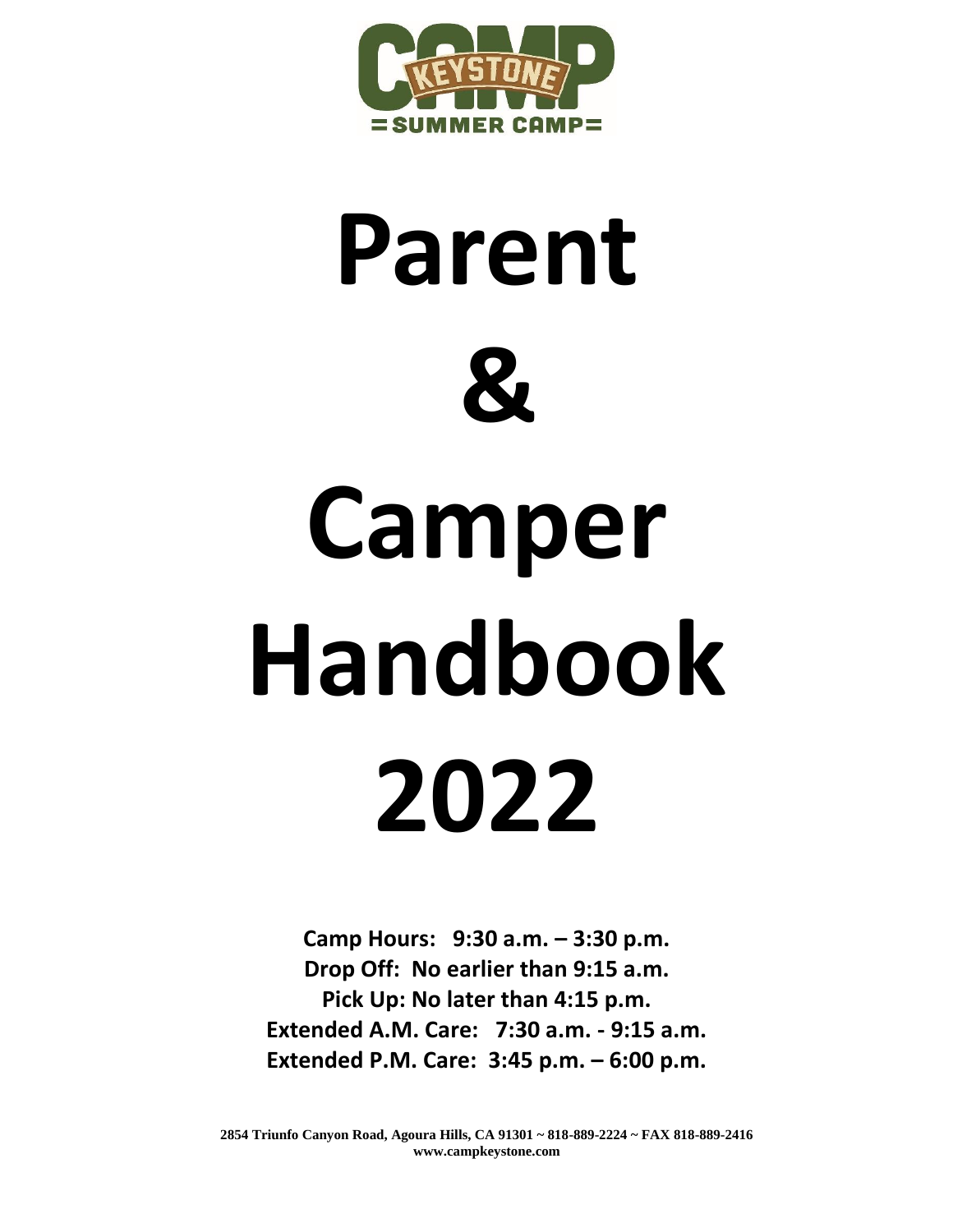# **Table of Contents**

| I. The Camp Program                                    | $2 - 9$   |
|--------------------------------------------------------|-----------|
| A Welcome from the Owner                               | 2         |
| Your Child's First Day at Camp                         | 2         |
| What Your Child Should Bring to Camp                   | 3         |
| What Your Child Should Wear                            | 3         |
| Camp Keystone Clothing                                 | 3         |
| <b>Bringing Money to Camp</b>                          | 4         |
| Visiting Your Child at Camp                            | 4         |
| Changing Your Child's Camp Schedule                    | 4         |
| <b>Swim Test</b>                                       | 4         |
| Lost and Found                                         | 5         |
| <b>Emergency Procedures</b>                            | 5         |
| <b>First Aid</b>                                       | 5         |
| <b>Evacuation Plans</b>                                | 5         |
| Evacuation Site - Bluffs Park                          | 6         |
| Evacuation Site - Sumac Park                           | 6         |
| Camp Hours                                             | 7         |
| <b>Extended Care</b>                                   | 7         |
| Medications                                            | 7         |
| The "NO" List                                          | 7         |
| <b>Camper Code of Conduct</b>                          | 8         |
| Lunch Service and 2022 Lunch Menu                      | 9         |
|                                                        |           |
| II. The Transportation Program                         | 10 - 12   |
| An Introduction                                        | 10        |
| Vehicle Safety                                         | 10        |
| Seat Belts                                             | 10        |
| Air Conditioning                                       | 10        |
| <b>Bus Supervisor/Parent Contact</b>                   | 10        |
| Routes                                                 | 11        |
| Making Changes to Your Child's Transportation Schedule | 11        |
| <b>Emergency Procedures</b>                            | 11        |
| Additional Questions for the Transportation Staff      | 12        |
| Camp Keystone Transportation Rules                     | 12        |
|                                                        |           |
| <b>III. Terms and Conditions, Releases, Reference</b>  | $13 - 15$ |
| <b>Terms and Conditions of Enrollment</b>              | 13        |
| Releases                                               | 14        |
| <b>Quick Reference</b>                                 | 15        |
|                                                        |           |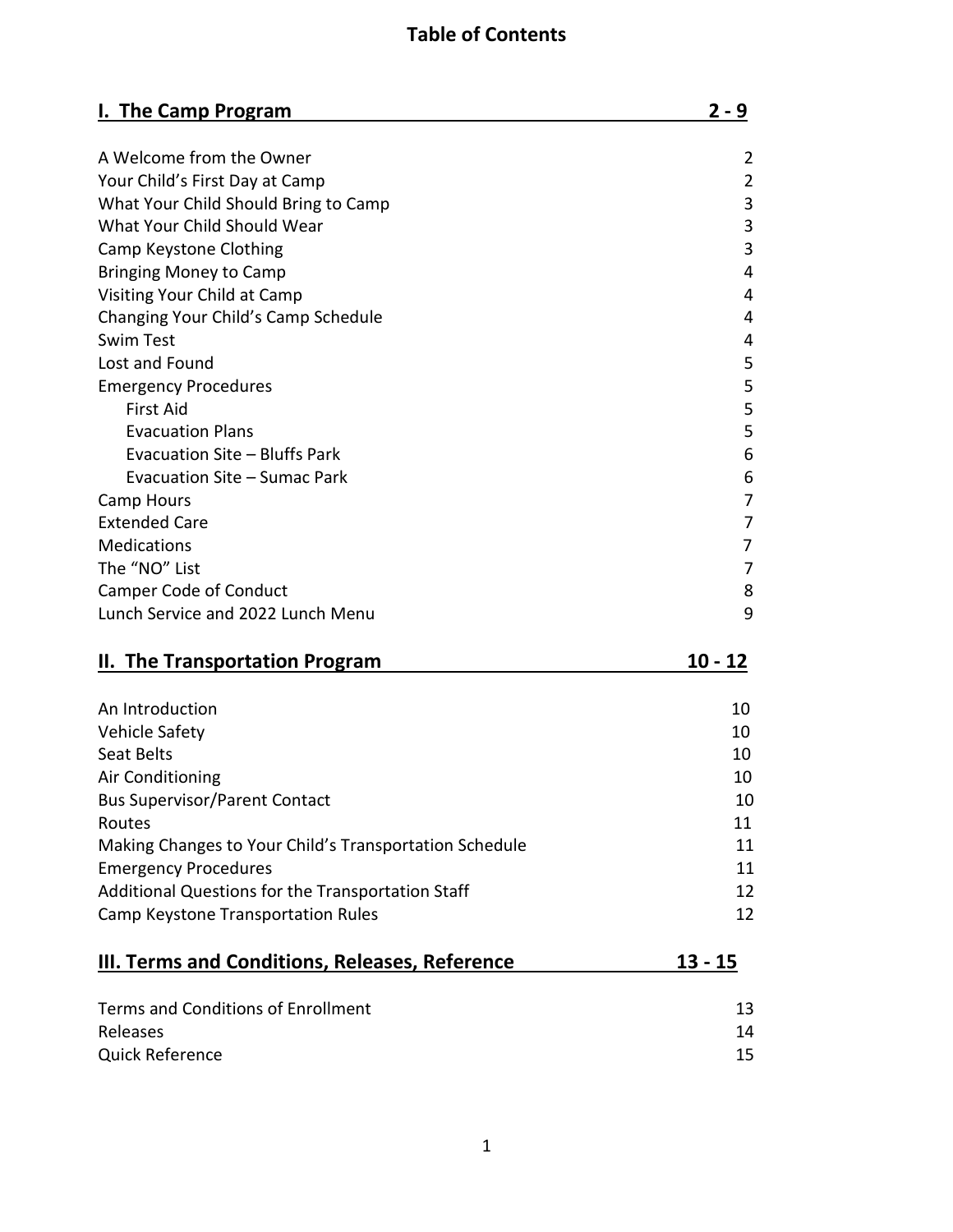#### **Section I. The Camp Program**

A Welcome from the Owner

Dear Camp Keystone Parent,

I would like to welcome you to a great and memorable summer at Camp Keystone. All of us here hope that you are as excited as we are about the upcoming summer! As parents, you may have questions and concerns about your child's experiences at camp. We have put together this information packet with the hope that most of your important questions will be answered.

Summer Camp is a wonderful part of a child's life, and we hope to make Camp Keystone a fun, friendly and memorable experience. Should you have additional questions that are not covered in this packet, please feel free to call us at any time in the camp office. I look forward to seeing you this summer!

Larry Klein a.k.a. "The Grand Poo Bah" Owner / Director/ Camp Parent

## **Your Child's First Day at Camp**

A camper's first day can be very stressful for old and new campers alike. At Camp Keystone we try to minimize any first day jitters and make a camper's first day exciting and enjoyable. Our experienced counseling staff will do everything possible to make sure that your child is happy and has a positive camping experience right from the start. Please be sure your child is wearing their name tag that you received in the mail. If you do not receive one prior to your child's start date, please call the office and if time, a new one will be sent to you. If it's too late to send one, we will have one at the welcome table at camp for your camper.

As your child arrives at camp, he/she will be escorted to their appropriate group table under the Pavilion for morning activities and will be personally greeted by the group counselor. The counselor will introduce him/herself and all of the other campers in the group. Every camper will then receive a basic orientation explaining camp programs and rules as well as information about critical areas in camp, including the water fountains, bathrooms and First Aid Office. Junior Camp and the C.I.L.T. groups are co-ed. Big Camp is grouped by gender, grade, then age.

## **Camp begins at 9:30 a.m. and ends at 3:30 p.m.**

## **A.M. Drop Off**

If you are providing your own transportation, please drop off your camper(s) **no earlier than** 9:15 a.m. at the Welcome Booth across the creek. You will need to sign your child(ren) in every day. Campers dropped off earlier than 9:15 will be placed in Extended Care and charged accordingly (\$15/day).

## **P.M. Pick Up**

Pick Up is at 3:30 p.m. unless you have scheduled Extended Care. Pick-up time is from 3:30 to 4:15. Extended Care begins at 4:15pm. Any camper still at camp at 4:15 will be placed in Extended Care and charged accordingly (\$15/day). Parents will stay in their car and drive through the pick-up zone. Their child(ren) will be escorted to their car by a staff member.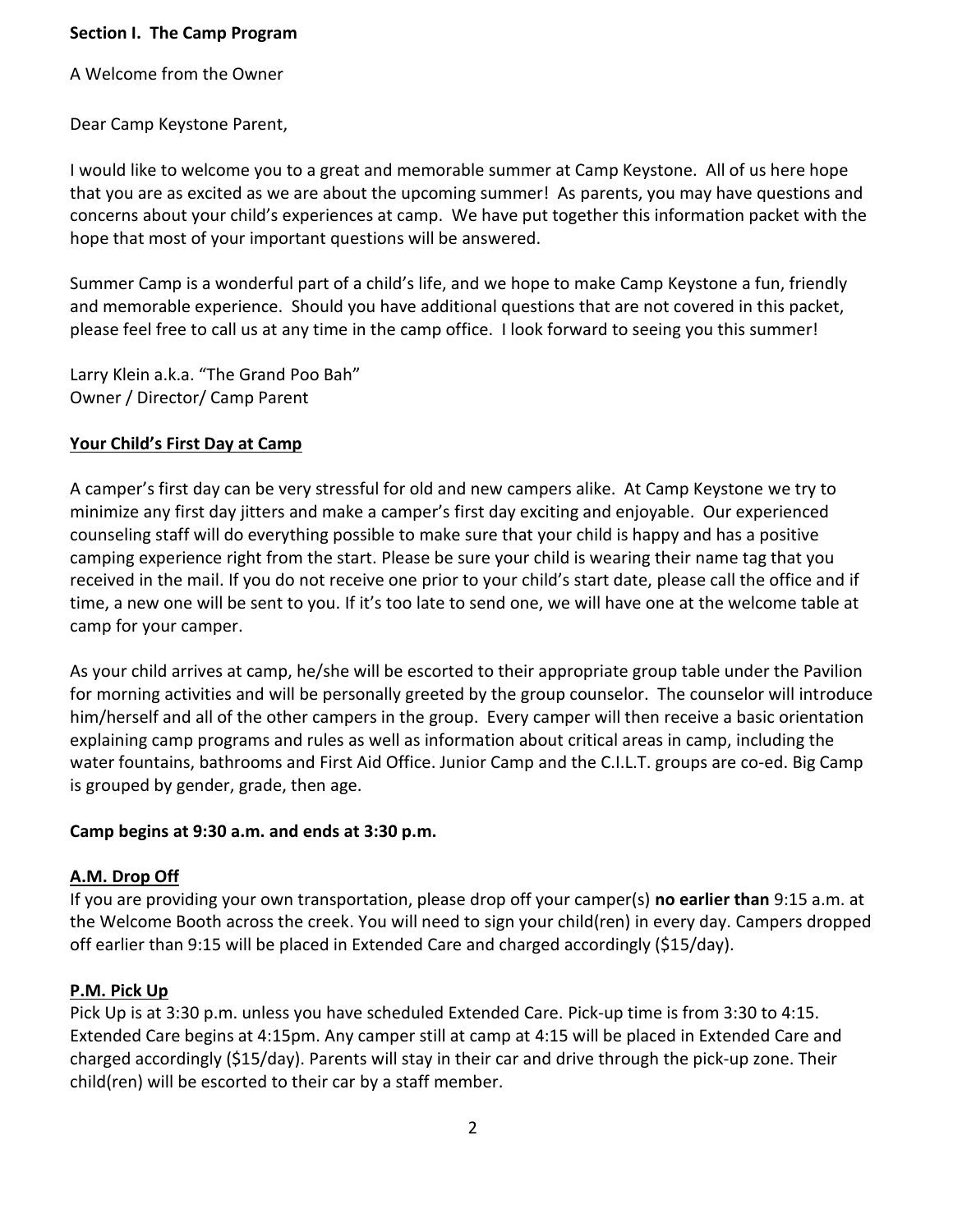## **What Your Child Should Bring To Camp**

Every day that your child attends camp, please send along a day bag/backpack. In this bag, we ask that you include the following: a water bottle, a swimsuit, towel, sunscreen, a lunch either in a brown bag or small cooler (unless your child will be purchasing lunch at camp), and any other items you feel are necessary to ensure your child's comfort and happiness for the day. Oftentimes, a hat or visor or even an extra T-shirt will come in handy! **Please clearly label all items with your child's name.**

## **\*\*\* Please note: as of right now, LA County does not require masks for outdoor camps. Should LA county change current guidance, we would also change our mask/camp policy. We will continue to follow all LA County guidance.**

\*\*\* Please do not send your children to camp with any extra personal items, especially those of great value such as electronic games, phones, sporting equipment, and/or family pets. **Electronic equipment or cards of any kind are prohibited** (Gameboys, iPod, cell phones, iPad, iPhone, trading cards, playing cards, etc.) **Such items will be confiscated.** The camp will provide all of the necessary equipment/materials for your children to participate in our activities. Camp Keystone is not responsible for personal items that may be lost or damaged.

#### **What Your Child Should Wear**

Comfortable play clothes are recommended for all campers. Usually campers wear shorts and T-shirts with tennis shoes. Please do not have your camper wear clothing that you'd be upset if the clothes got dirty or stained. This is camp. Your child will come home dirty. **All shoes must be closed-toed** for safety. **No sandals, Crocs or jellies** please. Campers not wearing closed-toed shoes **MAY NOT** participate in activities. Parents **WILL BE CALLED** to bring shoes. We also suggest aqua socks/shoes for stream exploration, grassy area water play, pool deck etc.

From time to time, we also have camp wide dress-up days. Please refer to the "2022 Special Events Calendar." We love to see campers as well as staff members all decked out! On these days, we encourage campers to wear whatever they feel is appropriate; however, we also recommend that campers bring a change of clothing if the costume is going to be uncomfortable to wear all day. Dressing up is a wonderful way to promote group unity and make new friends, and counselors will present special dress-up awards to everyone who dresses up!

#### **Camp Keystone Clothing**

Camp Keystone t-shirts can be purchased online by logging in to your Camp Keystone account. T-shirts are also available for purchase at the Welcome Booth throughout the summer.

If for any reason you order a t-shirt and the size is not correct, please send back all items that do not fit your child on his/her next camp day. All exchanges will be handled at the Welcome Booth. If your correct size is not available, please keep your T-shirt until it can be exchanged.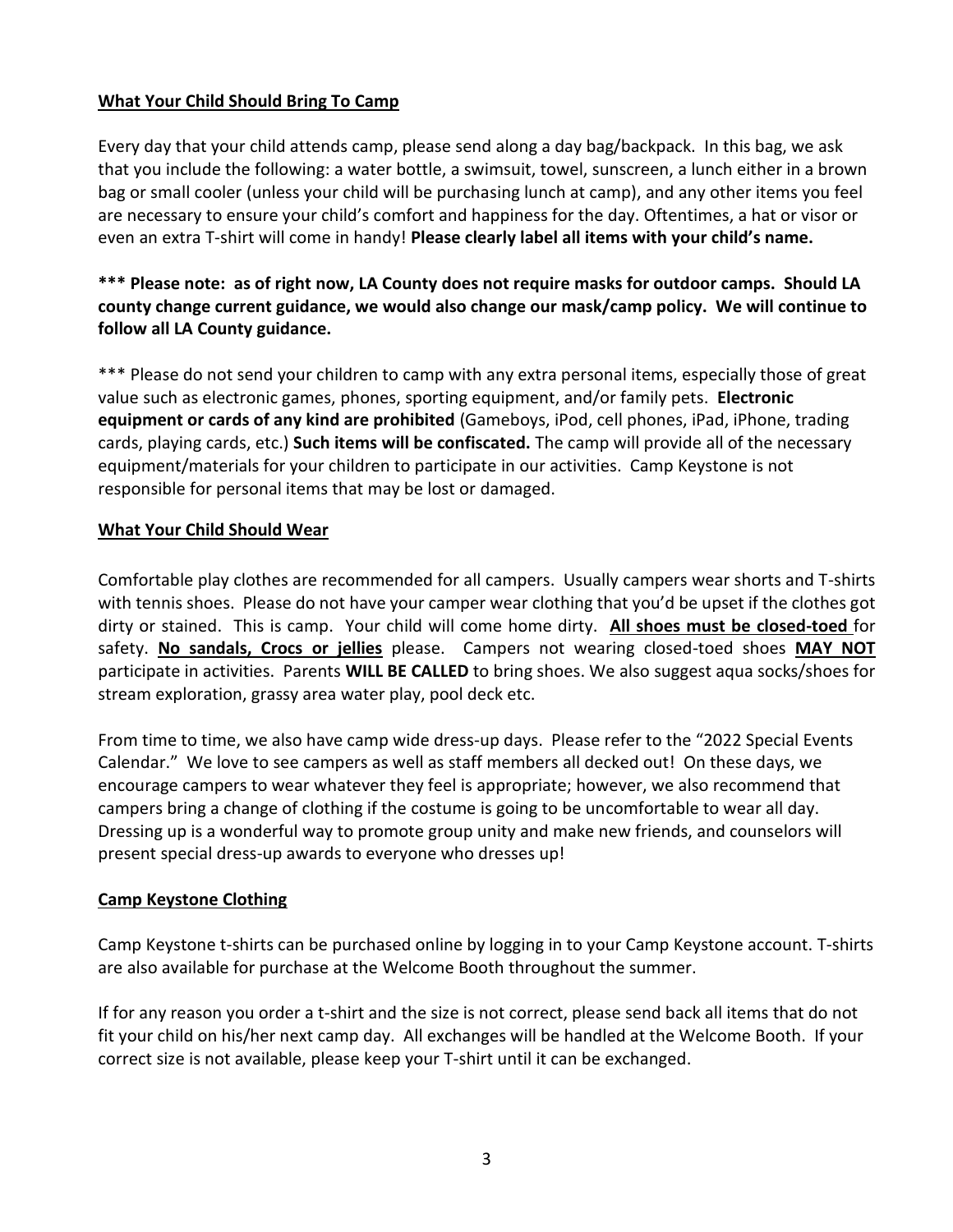#### **Bringing Money to Camp**

Camp Keystone does not require campers to bring money with them. All activities in camp are included in the daily tuition. There are no additional charges. (Optional overnights that are scheduled beyond our regular camp programs have additional costs involved, but you will be informed of them before any commitment is required.)

During lunch, the Snack Shack is also open. Snack prices range from \$.25 to \$1.50 and may be purchased on a limited basis. Commemorative Pins can also be purchased during the camp day for \$1.00. At no time should a camper have an unusually large amount of money at camp.

#### **Visiting Your Child at Camp**

Due to the Covid-19 pandemic, we will not allow visitors at camp during the 2022 season.

## **Changing Your Child's Camp Schedule: All schedule changes must be arranged by emailing [registration@campkeystone.com](mailto:registration@campkeystone.com) with details of your request.**

We understand that there may be a time when you will need to change your child's schedule. Schedule changes can only be made for an entire week. If your camper has days within a week they can not attend, you must reschedule the entire week. There are no make-up days or refunds for missed days of camp. Days missed during a week of camp are forfeited. After June 4th there will be schedule change fees assessed for each camper change. If you make your change more than 7 days before the affected week, the fee is \$20/camper. If you make your change within 7 days before the affected week, the fee is \$50/camper. We ask that schedule changes be kept to a minimum as they affect multiple aspects of camp including staffing, supplies, and enrollment limits. To request a change, please email us at [registration@campkeystone.com.](mailto:registration@campkeystone.com) Changes will not be made over the phone. *Please note: This policy applies to both planned and unplanned changes.* **Change fees will be charged to your credit card on file**. Overnights may not be substituted for missed days.

Enrolling for additional camp sessions is always an option for those campers who want more time at camp. Adding additional sessions, however, can be limited due to our maximum daily enrollment. If space is available in your camper's group, we will gladly extend your camp schedule. **Payment in full is due at the time the days are added and the credit card on file will be charged.**

## **Swim Test**

All campers will be swim tested their first day at camp to determine if they are water safe. Wrist bands will help alert our aquatics staff as to the ability of your child. A red band means your camper will stay at the steps of the pool with no access to the deep end. A yellow band means that your camper will stay in the shallow end of the pool and waterslide. A blue band means that your camper will be able to use any part of the pool and the waterslide.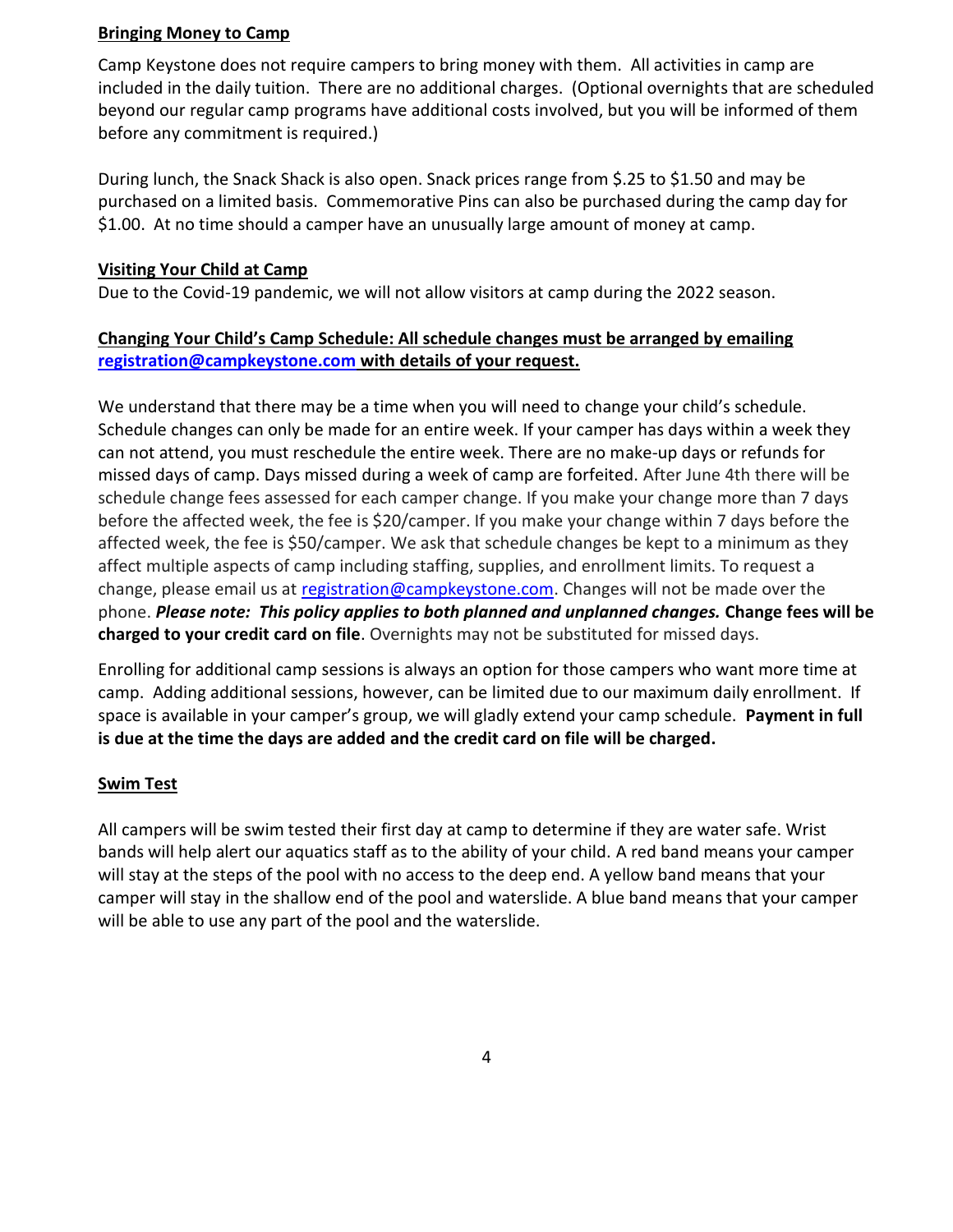#### **Lost and Found**

Given our camp environment, it is often difficult to return lost items to their original owners. To make this process as painless as possible, we ask that you please label each item of clothing that your child brings to camp, including swimsuits and towels. Your child's full name should be printed in permanent marker or on a personalized label inside the clothing. This makes it much easier to return lost clothing.

At the end of each day during our Afternoon Roundup, we will hold up all lost items and call out names. Campers can then come up to the stage to claim their lost belongings. Periodically throughout the summer, we will donate any unclaimed items to a local charity. We are not responsible for lost items.

#### **Emergency Procedures**

#### **First Aid**

Camp Keystone has a First Aid Specialist on staff that is responsible for the treatment of all injuries and the distribution of all medications. *No matter how minor the injury may be, the First Aid*  **Specialist will be notified immediately and provide any necessary care.** Parents are notified when all but minor injuries occur by a Director or the First Aid Specialist.

In the event of a serious injury, Camp Keystone has physicians on call at all times as well as standing orders with certain hospitals and Urgent Care facilities in the local area. These doctors or treatment centers will be used for any emergencies that cannot be handled on site.

#### **Evacuation Plans**

The main objective in an evacuation is to remove all campers and staff from the premises in the fastest and safest way possible. Camp Keystone performs practice fire and earthquake drills regularly throughout the summer to prepare campers for such an emergency*.* It is important that campers understand the potential threat of a fire or earthquake, but at the same time have a sense of security if an emergency situation does occur. Please reassure your campers that they will be safe and that we will be in contact with all of their parents as the need arises.

If an emergency occurs requiring an evacuation, the Directors and Administrative Staff will give each staff member specific instructions as to what must be done. All campers will be escorted into the vehicles, and depending on the situation, the camp will either be moved to the North side of the 101 Fwy. in Agoura Hills or towards the beach. *If we were to move to Agoura Hills, the camp would relocate to Sumac Park at the corner of Laro Drive and Calmfield Ave. Otherwise, the camp would relocate to Bluffs Park where Las Virgenes Cyn Rd. / Malibu Cyn Rd. meets Pacific Coast Highway in Malibu (see map and directions on following page).*

**5**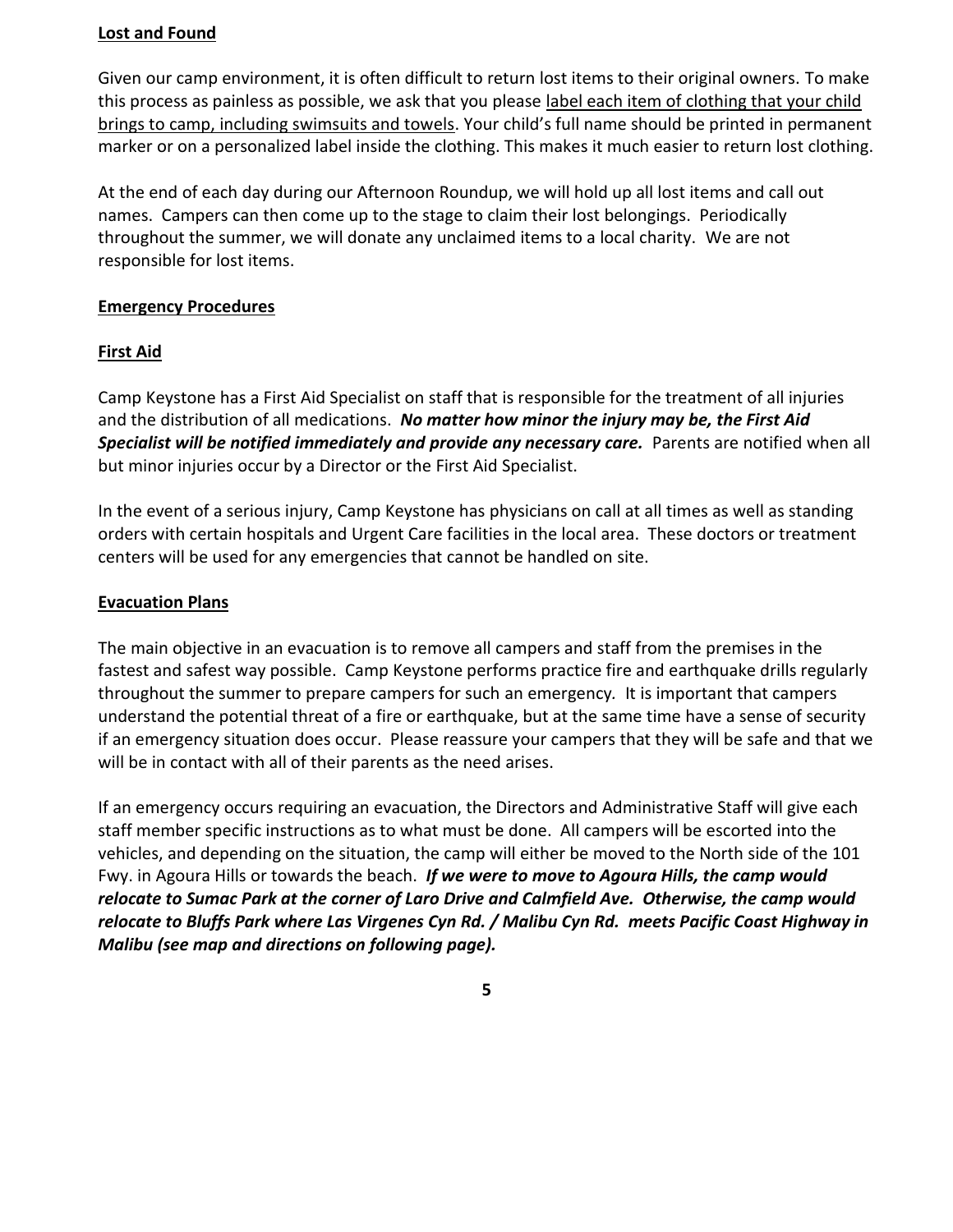The Administrative Staff will take any necessary equipment or games and continue with camp programming until parents can be contacted to pick up their child(ren), or until it is safe to return to camp.

In the event of such an emergency, parents should call the Camp Office for further instructions*.* A voice message will provide detailed information as to our location and whether or not they should attempt to pick up their children.

#### **Evacuation Site - Bluffs Park**

#### **Directions to Bluffs Park (310) 317-1364**

**Head South towards the beach on Las Virgenes Rd. /Malibu Canyon Rd. to Pacific Coast Highway. When you reach the signal light at PCH, go straight**

**through the intersection and into the parking lot of the Bluffs Park.**



**Ev Evacuation Site - Sumac Park**

**Directions to Sumac Park (818) 597-7361**

**Head North on Kanan Rd. past Thousand Oaks Blvd. Turn right at Laro Drive. Sumac Park will be directly in front of you.**

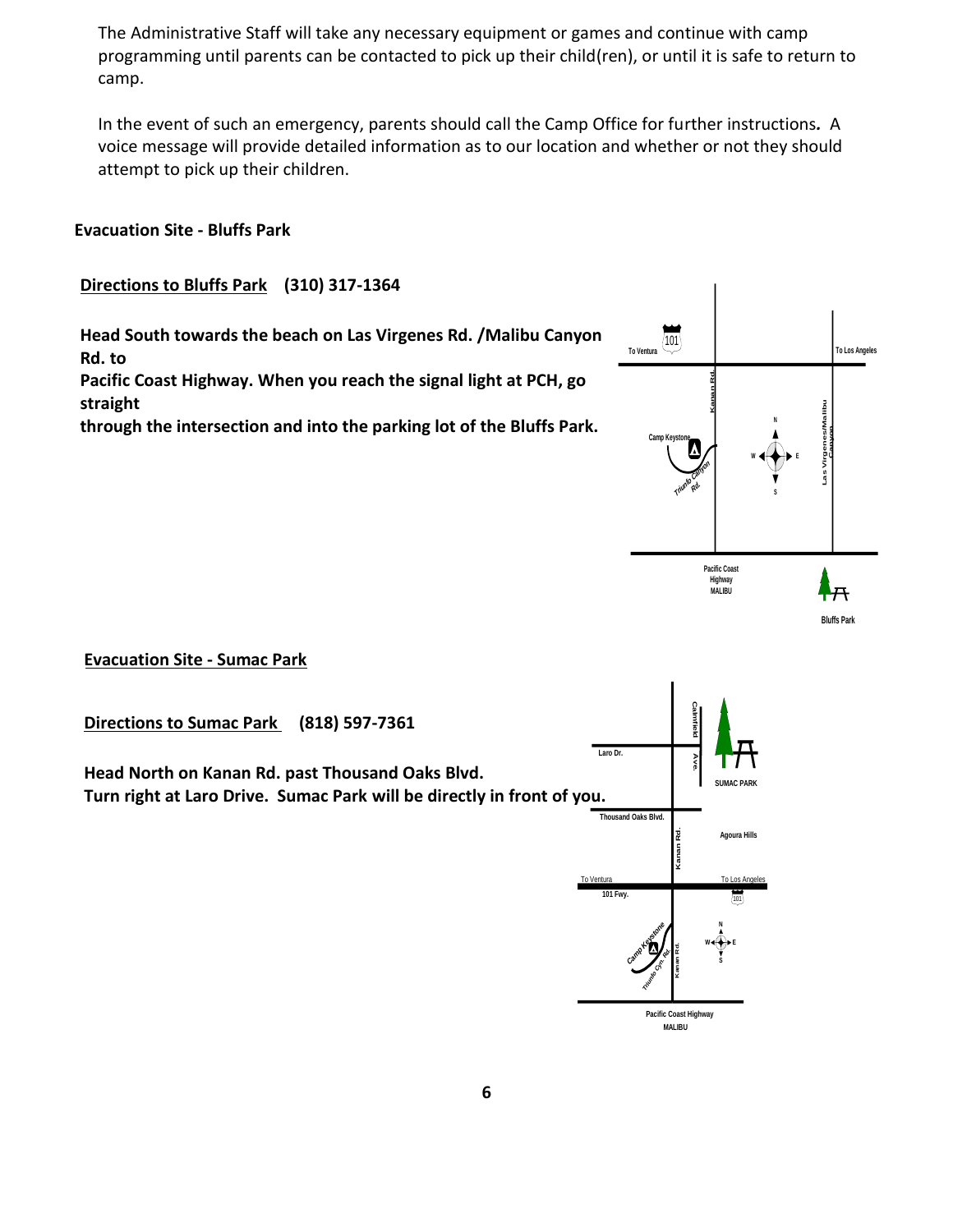## **Camp Hours**

Camp begins at 9:30 a.m. and ends at 3:30 p.m. Drop-off is *no earlier than* 9:15 and pick-up *is no later than* 4:15.

## **Extended Care**

Extended Care A.M. hours are 7:30 a.m. - 9:15 a.m. and Extended Care P.M. hours are 4:15 p.m. – 6:00 p.m. The cost for Extended Care is \$15.00 for AM Extended Care and \$15.00 for PM Extended Care, per day.

All campers are to be dropped off in the morning in front of the camp office, and picked up in the afternoon by the Pavilion. **You will be charged \$1.00 per minute late after 6:00 p.m. Payment is due at the time of pick up/drop off. If payment is not made, the credit card on file will be charged.**

#### **Medications**

Please send all medications to the First Aid Specialist with specific instructions. Campers may not be in possession of any medications. All medications must be sent in the original medicine bottle with the Doctor's instructions. The use or possession of unauthorized medications, drugs and/or alcohol, will result in immediate dismissal. This includes over-the-counter medications, vitamins, herbal supplements, etc.

## **The "NO" List**

- 1. No personal items ( i.e. electronic games, Game Boys, iPods, iPads, cell phones, radios, cameras, etc.-anything of value should remain at home).
- 2. No trading cards of any kind (i.e. Yu-Gi-Oh!, Pokemon, Baseball etc.)
- 3. No open toed shoes, Crocs or jellies.
- 4. No large amounts of money. The Snack Shack is available during lunch with items up to \$1.50.
- 5. No pets/animals are allowed to be brought from home.
- 6. No non-swimmers allowed on the waterslide and no floaties allowed in the pool.
- 7. No bathing suits with zippers, metal buttons, snaps, rivets, etc. or jewelry may be worn on the waterslide.
- 8. No weapons or objects which may be viewed as an instrument of harmful intent (knives/army knives, arrows, swords, small scissors, clippers, box cutters, metal objects/tools, etc).
- 9. No smoking on camp property
- 10. No diapers or Pull-Ups. All children MUST be potty-trained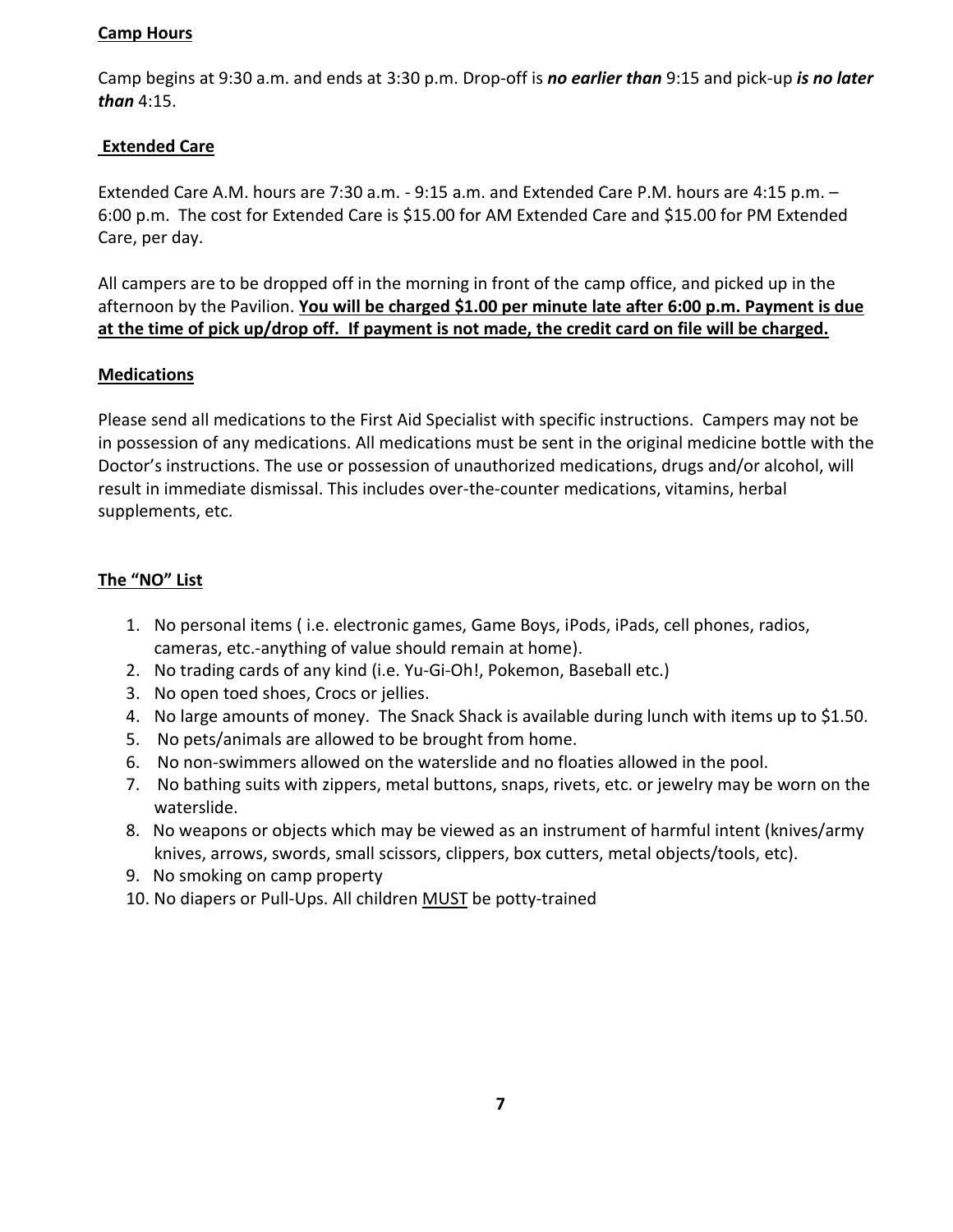## **Camper Code of Conduct**

We have developed the following guidelines in order to maintain the caring and rewarding environment that makes Camp Keystone a retreat from the pressures that many of our campers face in their day-to-day lives. Please review this information with your child before they attend camp. Please let your child know that if their fun and safety is ever jeopardized by any camper or staff member at Camp Keystone, it is imperative that they let a counselor or camp director know immediately.

#### **Behavior**

Camp Keystone is a camp for well-adjusted children who treat others with respect and value each child's right to have a fun and safe experience at camp. Any disrespectful, violent, or mean behavior, including teasing, taunting, harassment or violence of any kind, will not be tolerated. If your child willfully/intentionally destroys any camp property, you will be required to pay for the replacement cost.

#### **Language**

Use of foul or offensive language is not permitted under any circumstances.

#### **Electronic Equipment**

Electronic equipment is not permitted in camp. This includes Game Boys, **cell phones**, iPods, MP3 players, iPads, cameras and any other electronic games and/or equipment. If a camper brings these items to camp, they will be confiscated and placed in the Camp Administrative Office until the child's parent or guardian is able to come and pick the item up.

## **Dismissal from Camp**

In the event that your child fails to meet the above Code of Conduct, you will be contacted and depending on the circumstances, your child may be sent home. There are no refunds for campers who are dismissed from camp.

Campers are subject to immediate dismissal from camp for violation of the following camp rules:

- 1. Abusive or disrespectful behavior towards any member of the camp community.
- 2. Continuous use of inappropriate language.
- 3. Failure to meet the Camper Code of Conduct.

 4. The use or possession of cigarettes or unauthorized medications and/or drugs. See page 6, "Medications."

Please review the Camper Code of Conduct with your child and make sure that your child understands these rules.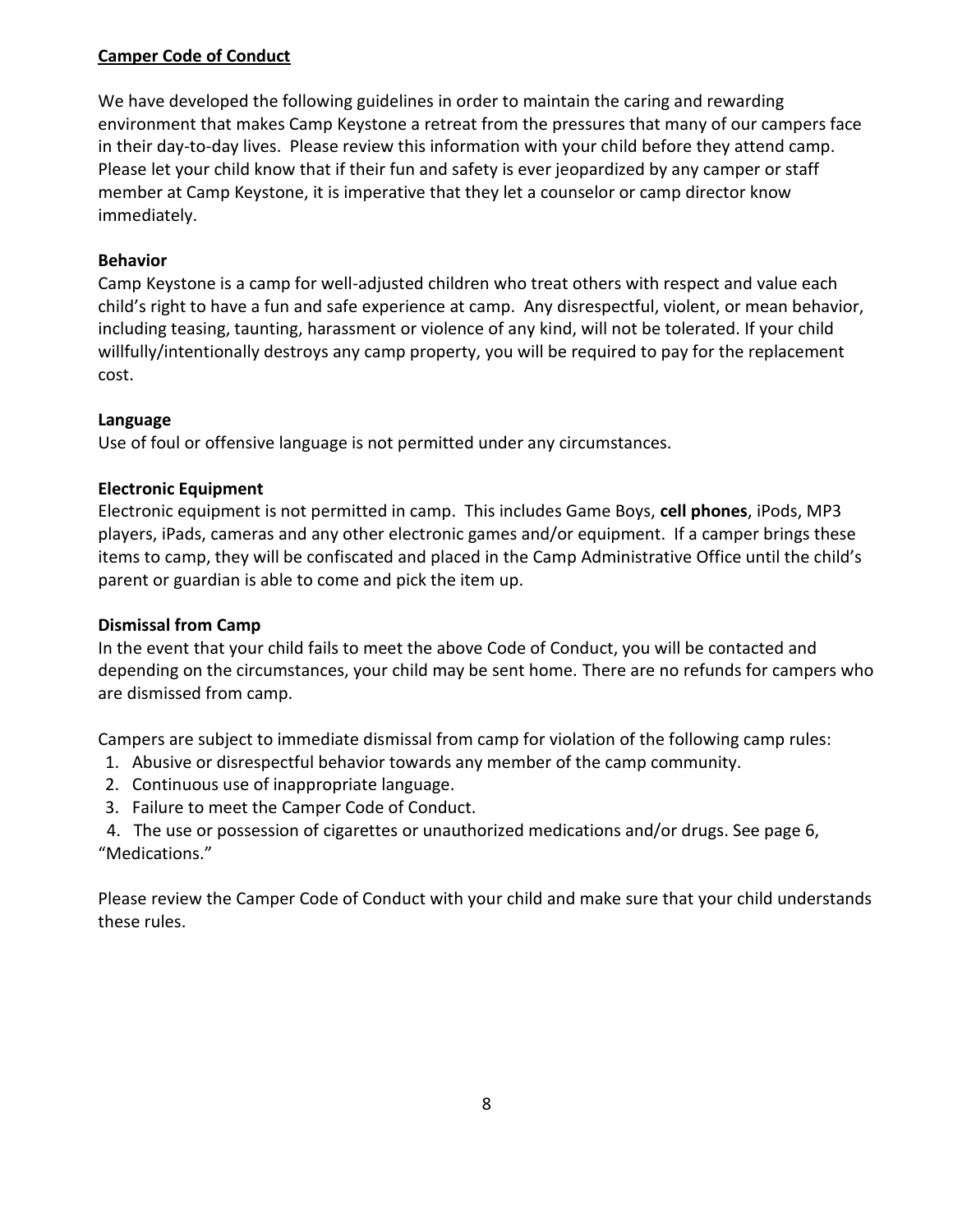#### **Lunch Service**

Camp Keystone offers a hot lunch program for \$9.00 a day. Campers who want to take advantage of our freshly prepared lunches must pre-order and pay for lunches through their account prior to the day they will be eating it. Lunches will NOT be available for purchase the day of with cash.

- 1. To pre-order lunch when registering online, just click the boxes for the days you would like to order lunch on the Additional Options page that is part of the application.
- 2. If you would like to pre-order lunch after you've already registered, just log into your Camp Keystone account at [www.campkeystone.com.](http://www.campkeystone.com/) After you have logged in, click on Forms & Documents, then Additional Options and click the boxes next to the days you would like to order lunch. You must pay online with your debit/credit card if ordering lunches.

**Lunches include a main entree listed below and Salad (garden, caesar or veggie sticks), Fresh fruit (watermelon, oranges, apples), Chips and Cookies.** Every lunch is prepared in our commercial kitchen and will be served according to LA County health and safety guidelines. Entrée substitution available daily (limited quantity): Yogurt, String Cheese, and Granola served with the sides listed above.

| <b>Session/Dates</b>                  | Monday                                                    | Tuesday                                           | Wednesday                                            | Thursday                                                  | Friday                                                    |
|---------------------------------------|-----------------------------------------------------------|---------------------------------------------------|------------------------------------------------------|-----------------------------------------------------------|-----------------------------------------------------------|
| <b>Session 1</b><br><b>June 13-17</b> | Grilled Cheese on<br>Sourdough & Tater Tots               | Pizza<br>Cheese or Pepperoni                      | <b>Chicken Nuggets</b>                               | Turkey Sandwich with<br>lettuce, tomato on a<br>soft roll | Quesadilla, choice of<br>cheese or chicken                |
| <b>Session 2</b><br><b>June 20-24</b> | Chicken Patty with<br>cheese on soft bun                  | Bean & Cheese Burrito<br>served with a mild salsa | Hamburger served with<br>lettuce, tomato &<br>cheese | Chicken Taquitos served<br>with a mild salsa              | Hot Dog or Chili Dog                                      |
| <b>Session 3</b><br>June 27-July 1    | Beef tacos served with<br>salsa                           | Teriyaki Chicken with<br><b>White Rice</b>        | <b>Baked Whole Grain Ziti</b><br>with meat sauce     | Corn Dogs & Tater Tots                                    | Mac & Cheese                                              |
| <b>Session 4</b><br><b>July 4-8</b>   | No Camp Today<br>Happy Independence<br>Day!               | Chicken Taquitos served<br>with a mild salsa      | Grilled Cheese on<br>Sourdough & Tater Tots          | <b>Chicken Nuggets</b>                                    | Turkey Sandwich with<br>lettuce, tomato on a<br>soft roll |
| <b>Session 5</b><br><b>July 11-15</b> | Quesadilla, choice of<br>cheese or chicken                | Chicken Patty with<br>cheese on soft bun          | Bean & Cheese Burrito<br>served with a mild salsa    | Hamburger served with<br>lettuce, tomato &<br>cheese      | Chicken Taquitos served<br>with a mild salsa              |
| <b>Session 6</b><br><b>July 18-22</b> | Hot Dog or Chili Dog                                      | Beef taco served with<br>salsa                    | Teriyaki Chicken with<br>White Rice Bowl             | Baked Whole Grain Ziti<br>with meat sauce                 | Corn Dogs & Tater Tots                                    |
| <b>Session 7</b><br><b>July 25-29</b> | Mac & Cheese                                              | Pizza<br>Cheese or Pepperoni                      | Chicken Taquitos served<br>with a mild salsa         | Grilled Cheese on<br>Sourdough & Tater Tots               | <b>Chicken Nuggets</b>                                    |
| <b>Session 8</b><br>Aug 1 - 5         | Turkey Sandwich with<br>lettuce, tomato on a<br>soft roll | Quesadilla, choice of<br>cheese or chicken        | Chicken Patty with<br>cheese on soft bun             | Pizza<br>Cheese or Pepperoni                              | Hamburger served with<br>lettuce, tomato &<br>cheese      |
| <b>Session 9</b><br>Aug 8 - 12        | Chicken Taquitos served<br>with a mild salsa              | Hot Dog or Chili Dog                              | Beef tacos served with<br>salsa                      | Teriyaki Chicken with<br>White Rice Bowl                  | <b>Baked Whole Grain Ziti</b><br>with meat sauce          |

#### **\*Camp Keystone may make substitutions to this menu on occasion as necessary due to unforeseen circumstances**

In addition to our regular lunch program, the Camp Keystone Snack Shack is open during lunch. Campers may purchase a variety of items, such as Fun Dip, Ring Pops, Skittles, licorice, etc. These items cost up to \$1.50.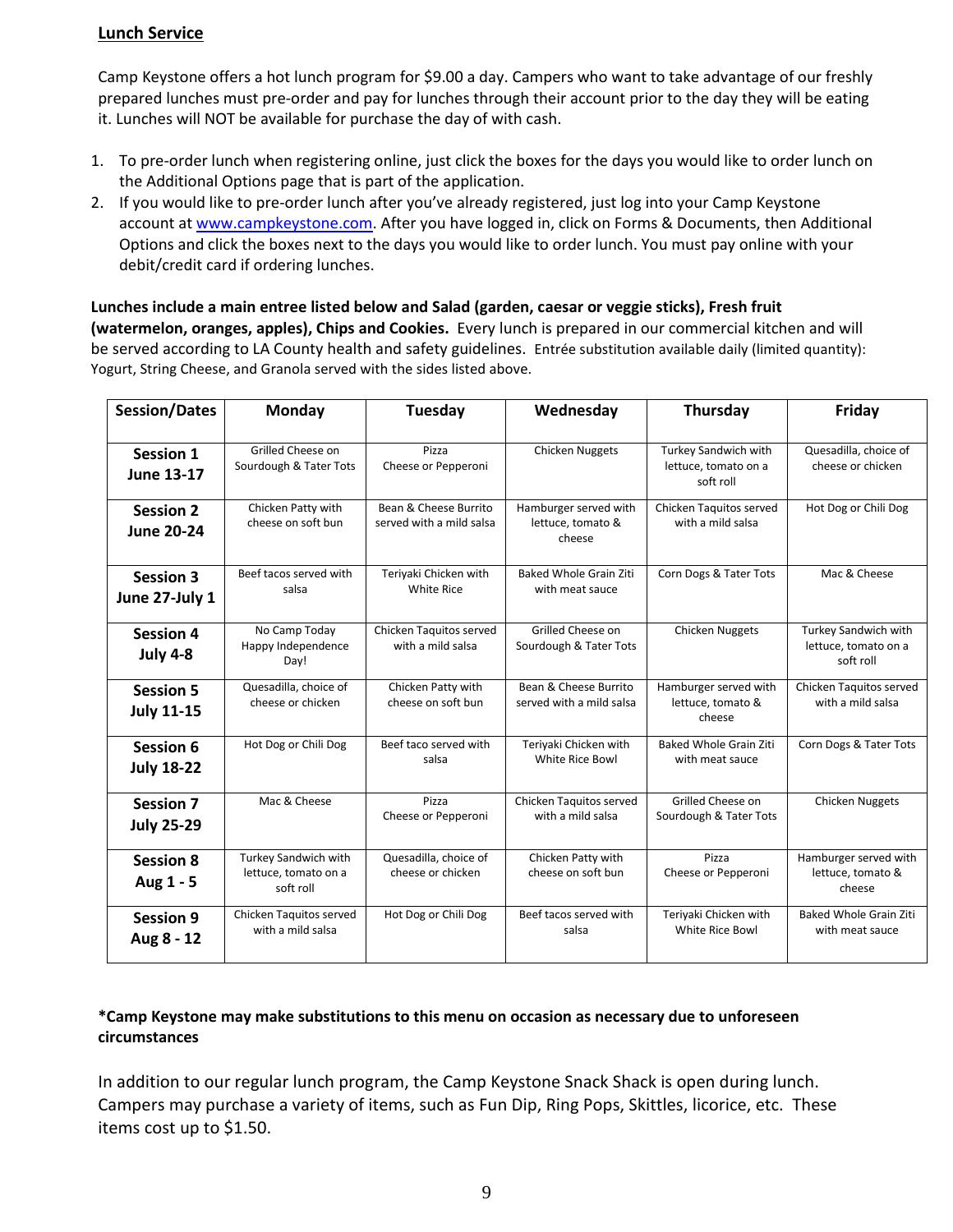#### *Section II. The Transportation Program*

#### **An Introduction**

On behalf of Camp Keystone and Mission School Transportation, we'd like to welcome you to the Camp Keystone Transportation program! Riding the bus should be a fun and exciting experience! We feel that your child's camp day actually begins the moment that he/she climbs aboard the bus. Therefore, we make the ride fun and enjoyable. By riding our buses, your child has the opportunity to make new friends (who live in your local neighborhood) and take part in fun games and songs.

#### **Vehicle Safety**

Mission School Transportation employs thousands of drivers all of whom display a "can do" attitude. Their uniformed drivers are highly trained and qualified professionals who comply with federal and state Department of Transportation motor vehicle regulations and Board of Education requirements. They receive extensive in-house training, refresher courses and safety workshops. They are also subject to Mission School Transportation' stringent pre-employment screening, ongoing random drug and alcohol testing programs and annual medical examinations.

#### **Seat Belts**

All Mission School Transportation buses are equipped with seat belts in every seat. All passengers, including campers and staff, are required to wear them. We ask that you please help our drivers by encouraging, and even verbally reminding, your child to wear their seat belts. Campers who refuse to wear their seat belts on a recurring basis may be removed from the Camp Keystone Transportation program if necessary.

#### **Air Conditioning**

Yes, all Mission School Transportation buses are air-conditioned!

#### **Bus Supervisor/Parent Contact - EMAIL T[O REGISTRATION@CAMPKEYSTONE.COM](mailto:REGISTRATION@CAMPKEYSTONE.COM) IS THE BEST WAY TO COMMUNICATE WITH OUR TRANSPORTATION DEPARTMENT**

Every morning, our camp office opens at 7:30 am. At this time, the Transportation Director contacts each Bus Supervisor to inform him/her of any changes that may have occurred overnight and to double check the number of children to pick up for that day. If your child will **not** require transportation on any given day, please notify the office by email at [registration@campkeystone.com](mailto:registration@campkeystone.com) **no later** than 7:30 am. This will allow us time to contact your child's bus supervisor before they begin their route.

*Any time you make a schedule change that requires a change in transportation, you must contact the camp office directly.* Please **do not** rely on the Bus Supervisor to forward any messages to the office. Remember our Bus Supervisors have counseling responsibilities too as soon as they arrive at camp! Our office is open to take changes between the hours of 10:00 am and 2:30 pm Monday through Friday. Should you need to change your child's schedule due to illness, please **email our transportation coordinators at [registration@campkeystone.com](mailto:registration@campkeystone.com)**. They will check all messages in the morning and inform the driver as to any necessary changes. **If you have a last minute change, please call our office at 818-889-2224.**

Throughout the summer, questions may arise that you would like to ask your Bus Supervisors. Please be aware that the buses are on a very tight schedule that the drivers need to adhere to. Please feel free to call our office with your questions and we will be happy to assist you.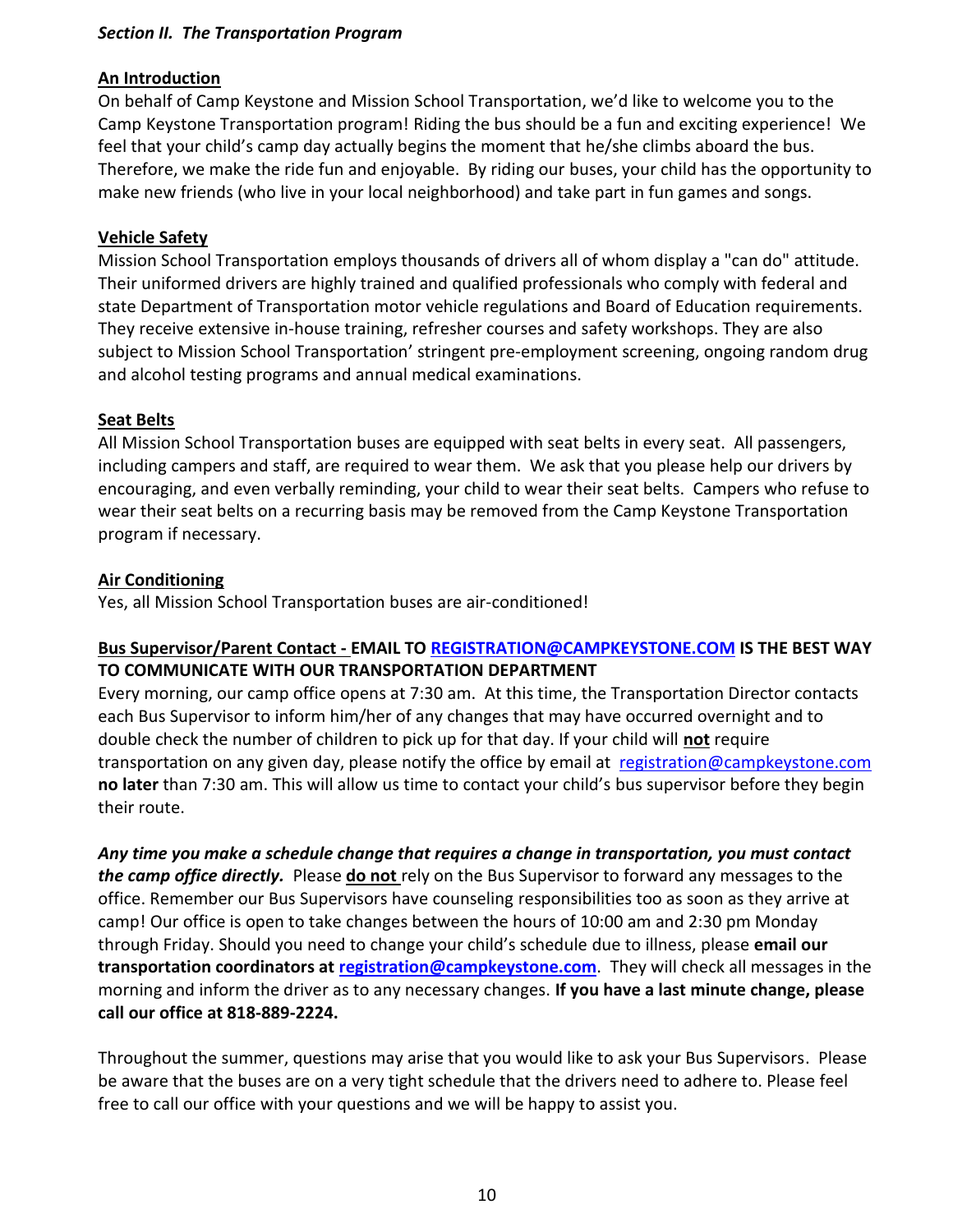## **Routes**

.

## **PLEASE NOTE: The times listed on the transportation sheet are the times the bus will leave each pick-up point.**

In order to ensure that all buses arrive on time to camp, we ask that you have your child at their pickup point at least 10 minutes before the bus is due to arrive. Please remember, if you are late, the bus will **NOT** wait for you. You will need to drive your child to the next pick up point, or, if necessary, to camp. At the end of the day, please make sure that there is someone at the bus stop to pick up your child. If you are not there at the designated time, your child will remain on the bus, and you will need to drive to the next pick up point to pick him/her up. After the first infraction, your child may be removed from the Transportation program. Due to low ridership, weeks 1, 2, 8 and 9 may have limited routes available.

On rare occasions, camp buses may run a few minutes late in the morning or afternoon. This could be due to traffic delays or any number of unforeseen circumstances**.** In any event, we ask that you allow a window of **10 minutes** past the usual pick-up or drop-off time before calling the office. In the event that your bus is more than 10 minutes late due to traffic, etc, the office will call and notify you of your approximate pick-up time.

## **Making Changes to Your Child's Transportation Schedule**

Occasionally, you might need to add or drop a day from your child's schedule. Please email the transportation department at any time at [registration@campkeystone.com.](mailto:registration@campkeystone.com) **Changes for the current day must be requested no later than 1:30pm**. If you do not receive confirmation via email or if you are making a last minute change for the current day at 1:15 or later, please call our office at 818-889- 2224.

If a camper must leave camp early, please be sure to notify our camp office ahead of time. This will allow us to get a note out to your child's counselor so that we can have your child ready for pick-up when you arrive, and to alert your bus supervisor. All campers leaving early must be signed out in the camp office. Friends or relatives may not pick up a child without written permission from a parent.

## **Emergency Procedures**

All of our drivers are required by law to perform evacuation drills regularly. If you see a practice drill taking place in your neighborhood, please understand that this is simply a drill. Children are instructed to proceed out the nearest, and safest, emergency exit and file into a line a safe distance away from the vehicle. Our drivers are trained to handle this procedure calmly and without hesitation. Therefore, we ask that you do not interfere with the drill until it is over.

All of our vehicles are equipped with a First Aid Kit, fire extinguisher, and other emergency equipment including reflectors. Our drivers are trained on how to use each of these items properly and have formal emergency procedures to follow if ever necessary.

## **Additional Questions for the Transportation Staff**

We understand that you may have additional transportation questions throughout the summer. *Please feel free to contact our camp office anytime between 10:00 am and 2:30 pm to ask your questions.* In order to give you the attention you deserve, we ask that you limit your questions to these hours, as the office tends to be extremely busy at other times of the day. You may also leave a voice message 24 hours a day or email at [registration@campkeystone.com](mailto:registration@campkeystone.com) if the Transportation Director is otherwise unavailable to take your call.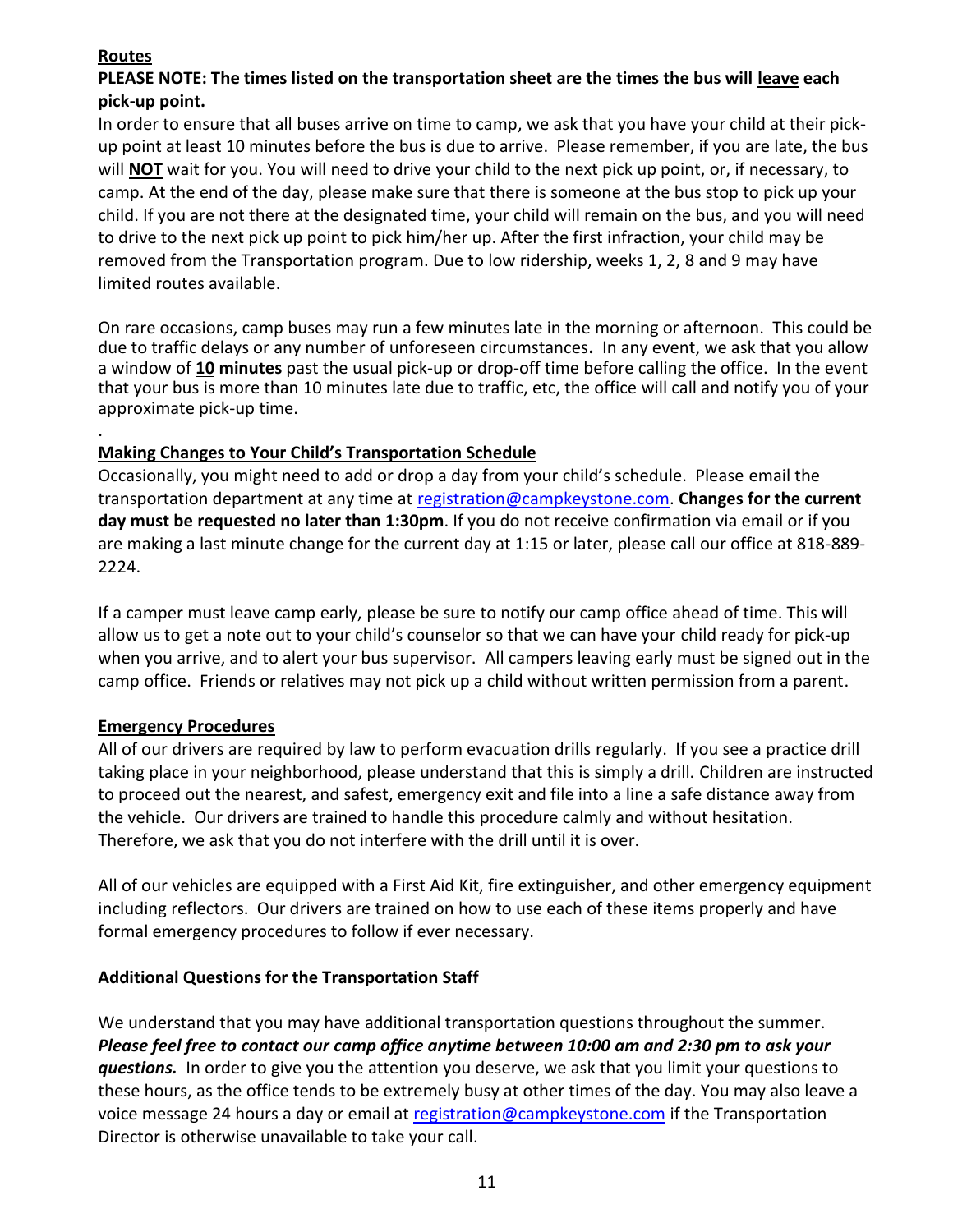## **Camp Keystone Transportation Rules**

Please review these rules with your child prior to his/her first day of camp. These rules were developed for the safety and well being of everyone involved with our transportation program: your child, other passengers, the parents, and the driver.

- 1. Remain on the curb or sidewalk until the bus arrives.
- 2. Wait for the bus to come to a complete stop before you approach it.
- 3. When crossing the street to board your bus or after leaving your bus, wait until the driver or supervisor checks the traffic and then tells you it is safe to cross.
- 4. Always stop, look, and listen before crossing any street going to and from the bus.
- 5. Never chase after a camp bus.
- 6. Once on board the camp bus, please sit in a designated seat and remain seated at all times. *Do not sit on the floor.*
- 7. Always wear your seat belt.
- 8. When preparing to leave the bus, wait until the vehicle has come to a complete stop before releasing your seat belt and rising from your seat.
- 9. Talk quietly with your neighbor. Singing is great, but no yelling please.
- 10. Keep your hands, arms, head, and other body parts inside the vehicle at all times.
- 11. Do not put or throw any objects out the window.
- 12. Sit with your back against the seat at all times, looking forward.
- 13. Do not sit on your knees or turn around at any time.
- 14. Please keep your hands to yourself and treat others with respect, as you would like to be treated.
- 15. The use of profanity or vulgarity of any kind is prohibited.
- 16. Eating certain snacks and drinking water on the bus is a privilege and will be taken away if not controlled.
- 17. Follow all driver/supervisor instructions.
- 18. Please help your driver by following the above rules and enjoy your ride to and from camp!

12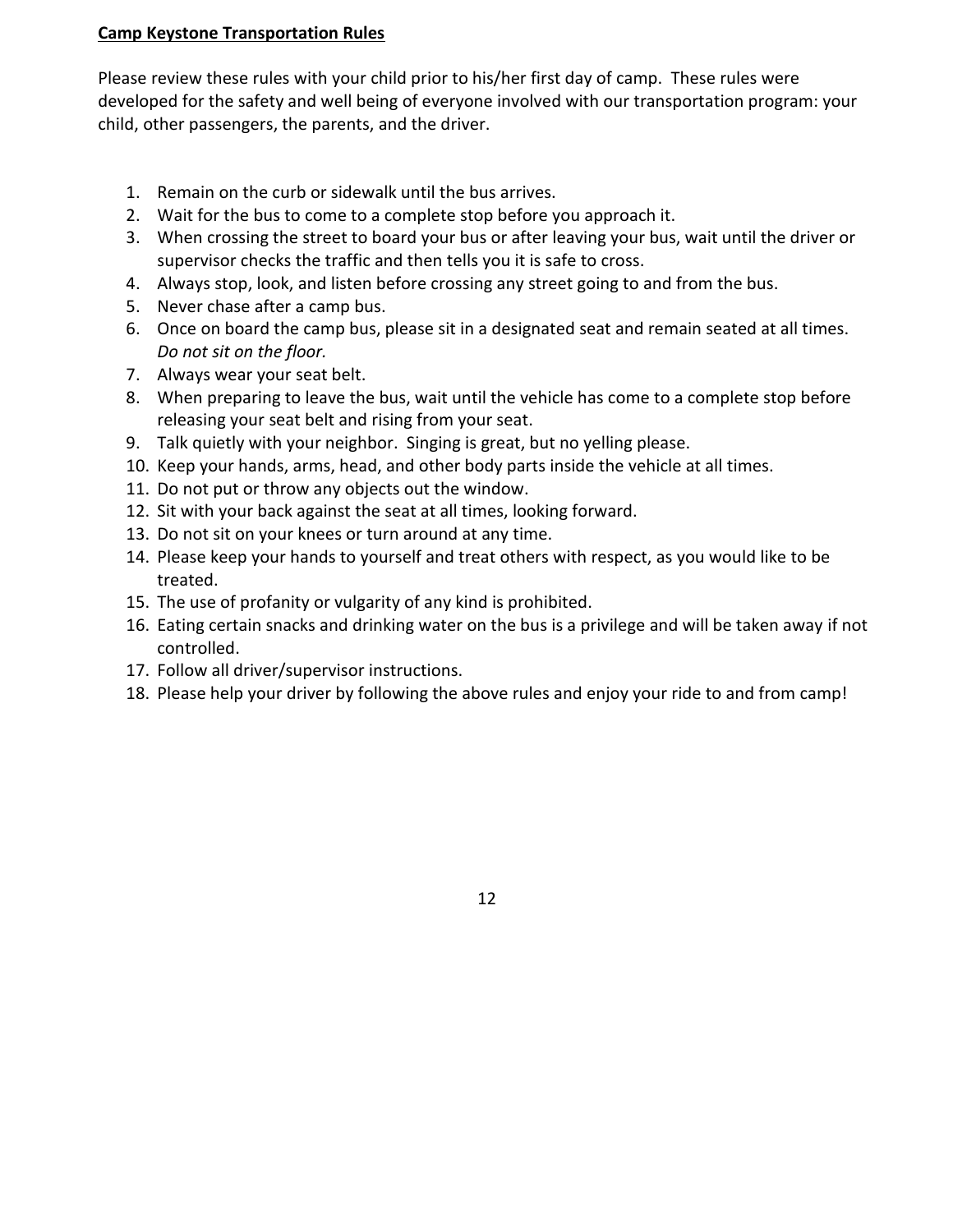#### **2022 Camp Keystone Terms and Conditions of Enrollment**

- 1. Campers must be in good health: Allergies and other conditions, which might affect the health, safety or welfare of the camper, must be noted on the health history form. Health history forms must be filled out online, the link for which can be found at [www.campkeystone.com/forms-and-information.](http://www.campkeystone.com/forms-and-information) This MUST be completed seven (7) days prior to camper's first day at camp. Health forms do NOT need to be filled out by a doctor. Campers must be potty trained before attending camp. Parent must agree to allow Camp Keystone to select a physician should their child be confronted with a medical emergency and a parent cannot be reached.
- 2. Deposit and Payment: All registrations require a \$200 deposit per child enrolled. This includes a \$50 nonrefundable registration fee. The balance of all fees is due May 1, 2022, or if registering post May 1, at the time of enrollment, regardless of when your child begins camp. See tuition schedules for discount deadlines; payment in full is due earlier than May 1 for some discounts to apply. There is a 3% discount for payment by check until June 1st. **After June 1, no check or cash payments will be accepted**. All charges must be charged to a VALID credit card on file. The camper schedules/additional options etc. will not be confirmed until the charge is successfully processed. **Camp Keystone reserves the right to charge the credit card on file for any outstanding camp balance**. Should the credit card on file not be valid, or the charges denied, Camp Keystone will notify you and you will have 24 hours to correct the error. If after 24 hours, Camp Keystone is still unable to process payment, Camp Keystone reserves the right to deny services requested. Refer to the 2022 Camp Keystone tuition schedules to determine your tuition based on your preferred payment method. Make checks payable to Camp Keystone. Mastercard and Visa credit cards are accepted.
- 3. Withdrawals and Refunds: Full tuition refunds (minus \$50 registration fee and applicable credit card fees) will be issued upon request for withdrawal of any or all sessions through May 2, 2022. From May 3 to June 1, 2022, a refund minus the \$200/camper deposit will be refunded for any cancelled sessions of camp. **After June 1 there are absolutely NO REFUNDS-NO EXCEPTIONS**. We do not offer refunds for camper's time off, missed days, family vacations, partially missed days, any medical reasons, or anything else that requires time off from camp. The exception is for first time Jr. Campers entering preschool and pre-K who may not be ready for camp. Such first time campers will receive on the unused portion of tuition a 50% refund and a 50% credit towards enrollment for the Summer 2023. After June 1, 50% credit will be issued for camp sessions that are cancelled by you for any reason, provided Camp Keystone is 1) notified by, at latest, the Friday before the cancelled session by 5:00pm AND 2) the session is cancelled in its entirety. Credit for partial session cancellation will not be issued and tuition will be forfeited. Registration fees and credit card fees will not be included in the credit. This is a credit, not a refund, and is non-transferrable to extended family or friends. Credit must be used during the 2022 or 2023 camp season. While Camp Keystone strives to make Camp enjoyable for all campers, satisfaction with the experience is subjective on the part of the child and the parent. Therefore, it is understood and agreed that Camp Keystone cannot and does not guarantee or warrant any campers' satisfaction. It is also understood and agreed that there are no other agreements, expressed or implied, between Camp Keystone and you or your child regarding Camp Keystone's programs, activities, events or field trips.
- 4. Transportation: Camp fees include transportation, but for your convenience we have provided a chart that highlights the discount available for providing your own transportation to camp. Camp Keystone does not offer credit or refunds for days your child does not ride the bus. If you cancel bus transportation completely, your account will be credited for the cost of transportation for the remainder of your child's enrollment. **Transportation will be limited during sessions 1. 8 and 9 (June 13-17 and August 1-12).**
- 5. Other Charges: Late payments will be subject to a \$25 re-billing/late fee. There will be a \$50 charge for each returned check from the bank. Parents who pick up their child from Extended Day Care after 6:00pm are subject to a \$1/minute charge for every minute they are late. Additionally, camp parent agrees to pay collection, attorney's fees and all other fees associated with the collection of any money owed.
- 6. Program Changes: Boating and fishing are activities that are subject to drought conditions. We reserve the right to add/substitute program activities.
- 7. Lunch/Beverage: Lunch may be purchased daily or in advance for \$9.00. Lunch, if brought from home, must not contain perishables. We do not provide refrigeration. Juice/punch and water are provided at lunch as well as an afternoon treat to all campers. Please be sure to label all lunch boxes with your child's name.

#### **RELEASES**

I have read, understand and agree to the Camp Keystone policies and enrollment conditions listed above and on the reverse side. I further agree to:

1. Allow Camp Keystone to select a physician should my child be confronted with a medical emergency and I cannot be reached.

2. Allow my child's image to be used in any and all promotional photographs, videos or web sites.

3. Not hold Camp Keystone responsible for any articles of clothing, personal belongings, personal athletic equipment that are lost or damaged by theft, fire, natural disaster or other occurrence.

4. I understand that Camp Keystone provides limited excess accident medical protection for campers. Parents' insurance is primary. Camp protection will pay only those covered medical expenses, which are not paid by parents.

5. Release Agreement: I understand that accidents and injuries can happen when my child attends Camp Keystone or participates in its recreational programs. I also understand that my child's enrollment at Camp Keystone is voluntary and my signing of this release agreement is in exchange for my child being permitted to attend Camp Keystone. I agree, for myself, my child, and heirs, to assume the risks of any injury or death my child might suffer as a result of my child's conduct or Camp Keystone's negligence while attending Camp Keystone. Furthermore, I agree, for myself and my child, to release and discharge Camp Keystone and its employees and agents from, and expressly waive any and all claims (known or unknown) for, any negligence on their part that might result in personal injury, property damage, death, costs or attorney's fees. This release of liability waives all claims arising from Camp Keystone's negligence, whether known or unknown by me at this time, and I waive the provisions of Civil Code Section 1542, which says, "A general release does not extend to claims which the creditor does not know or suspect to exist in his or her favor at the time of executing the release, which if known by him or her must have materially affected his or her settlement with the debtor." I agree that this Release Agreement is to be interpreted in a way to maximize its enforceability, and that if any portion of this agreement is found to be invalid, the remainder of the Release Agreement remains in effect.

After June 1 there are absolutely NO REFUNDS-NO EXCEPTIONS.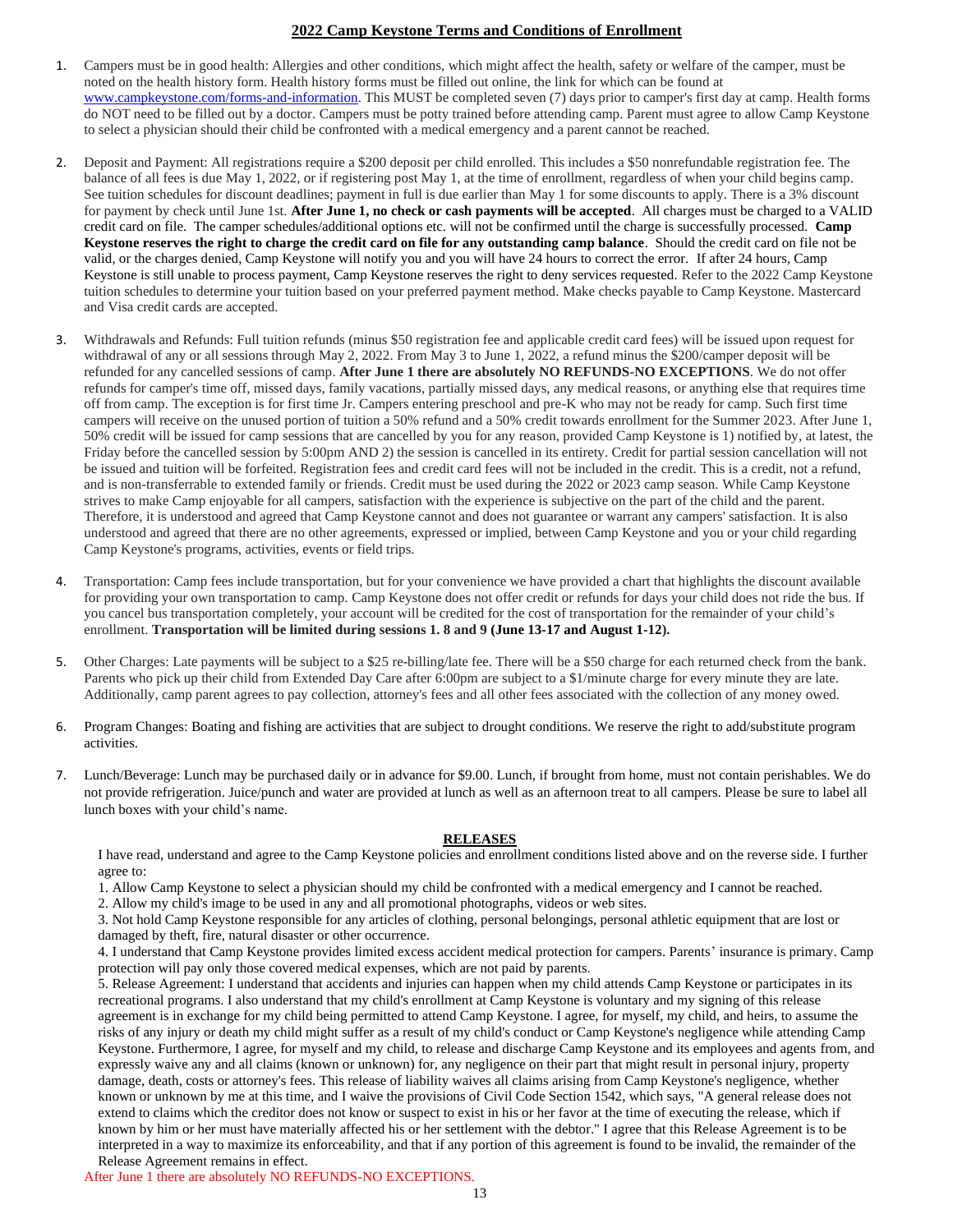## CAMP KEYSTONE CORONAVIRUS CONSENT FORM AND LIABILITY WAIVER

- I. The novel coronavirus, COVID-19, has been declared a worldwide pandemic by the World Health Organization. COVID-19 is extremely contagious and as a result, social distancing is recommended. Camp Keystone will always endeavor to reasonably and to the best of its ability follow state and local standards of conduct and has put in place reasonable preventative measures to reduce the spread of COVID-19 at its Summer Camp facility. Camp Keystone recognizes that social distancing is not always possible at summer camp but will encourage it whenever possible. However, even though such standards will be reasonably followed, and reasonable measures put into place, Camp Keystone cannot guarantee that you or your child(ren) will not become infected with COVID-19. Further, you understand and acknowledge that attending Camp Keystone could increase your risk and your child(ren)'s risk of contracting COVID-19.
- II. You further agree that for each day your child attends Camp Keystone, you certify the following:
	- 1. I take full responsibility for assessing my child for symptoms of COVID-19 each day before they are dropped off at camp.
	- 2. I will not allow my child to attend camp on any day in which they meet the CDC criteria for symptoms of COVID-19 as follows:

One or more of the following:

- Cough
- Chills
- Sore Throat
- Shortness of Breath
- **Muscle Pain**
- Loss of taste or smell
- Difficulty breathing
- Headache
- Fever of 100.4 or more
- 3. If my child has been diagnosed with COVID-19 or has symptoms of COVID-19 I will not allow my child to attend Camp Keystone until I talk to the Camp Director.
- 4. My child has not come into contact with anyone diagnosed with COVID-19 for 14 days prior to the day my child is attending camp.
- 5. My child has not traveled outside of the United States or come in contact with anyone who has traveled outside of the United States in the past 14 days.
- III. By signing this agreement, I acknowledge the contagious nature of COVID-19 and voluntarily assume the risk that my child(ren) and I may be exposed to or infected by COVID-19 by attending the day camp or similar activity and that such exposure or infection may result in personal injury, illness, permanent disability, and death. I understand that the risk of becoming exposed to or infected by COVID-19 at the day camp or similar activity may result from the actions, omissions, or negligence of myself and others, including, but not limited to, Camp Keystone, including employees and volunteers, and program participants and their families. I VOLUNTARILY AGREE TO ASSUME ALL OF THE FOREGOING RISKS AND ACCEPT SOLE RESPONSIBILITY FOR ANY INJURY TO MY CHILD(REN) OR MYSELF (INCLUDING, BUT NOT LIMITED TO, PERSONAL INJURY, DISABILITY, AND DEATH), ILLNESS, DAMAGE, LOSS, CLAIM, LIABILITY, OR EXPENSE, OF ANY KIND, THAT I OR MY CHILD(REN) MAY EXPERIENCE OR INCUR IN CONNECTION WITH MY CHILD(REN)'S ATTENDANCE AT CAMP KEYSTONE DAY CAMP OR PARTICIPATION IN CAMP KEYSTONE PROGRAMMING ("CLAIMS"). ON MY BEHALF, AND ON BEHALF OF MY CHILDREN, I HEREBY RELEASE, COVENANT NOT TO SUE, DISCHARGE, AND HOLD HARMLESS CAMP KEYSTONE (INCLUDING ITS SUCCESSORS, ASSIGNS, CURRENT AND FORMER OFFICERS, EMPLOYEES, VOLUNTEERS, SERVANTS, AGENTS, ATTORNEYS, INSURANCE CARRIERS AND SELF-INSURANCE POOLS) FROM ANY CLAIMS, AND WAIVE ANY AND ALL RIGHTS TO ASSERT SUCH CLAIMS, INCLUDING ANY AND ALL LIABILITIES, ACTIONS, DAMAGES, COSTS, OR EXPENSES OF ANY KIND OF EVERY NATURE ARISING OUT OF OR RELATING THERETO. 14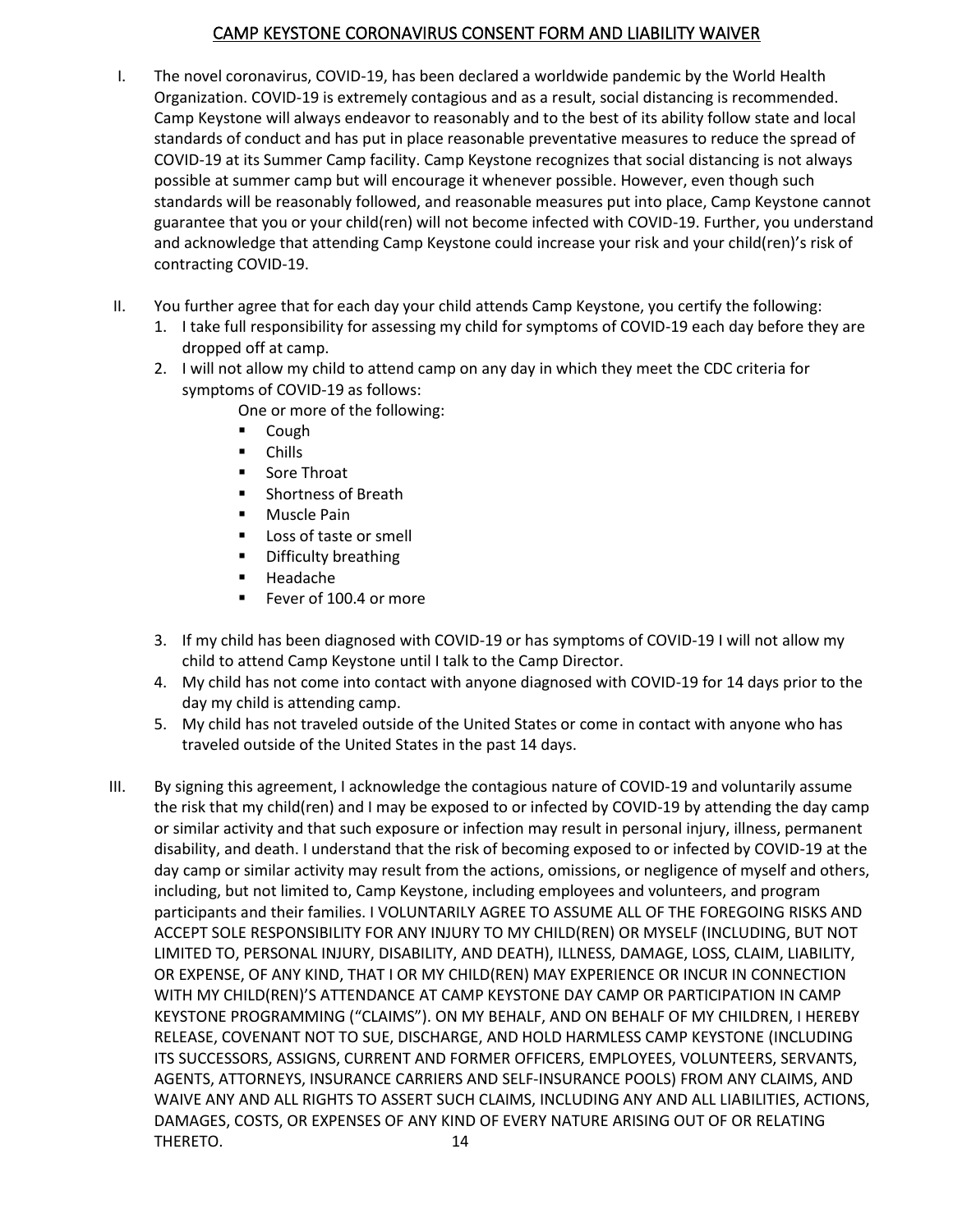IV. I understand and agree that this release includes any Claims based on the actions, omissions, or negligence of Camp Keystone, its employees, agents, and representatives, whether a COVID-19 infection occurs before, during, or after participation in any Camp Keystone day camp or similar program. I agree that presentation of this Release and Waiver constitutes a complete and affirmative defense to any action asserting any Claims and that any such action shall be dismissed with prejudice upon presentation of this Release and Waiver.

#### **I HAVE CAREFULLY READ THIS CONSENT FORM AND LIABILITY WAIVER, FULLY UNDERSTAND ALL OF ITS TERMS, UNDERSTAND THE RIGHTS THAT MY CHILD AND I FORFEIT BY SIGNING IT, AND SIGN IT FREELY AND VOLUNTARILY WITHOUT ANY INDUCEMENT.**

**Camper's Full Name(s)\_\_\_\_\_\_\_\_\_\_\_\_\_\_\_\_\_\_\_\_\_\_\_\_\_\_\_\_\_\_\_\_\_\_\_\_\_\_\_\_\_\_\_\_\_\_\_\_\_\_\_\_\_**

**Parent Name (printed)\_\_\_\_\_\_\_\_\_\_\_\_\_\_\_\_\_\_\_\_\_\_\_\_\_\_\_\_\_\_\_\_\_\_\_\_\_\_\_\_\_\_\_\_\_\_\_\_\_\_\_\_\_**

| <b>Parent Signature</b> | Date |
|-------------------------|------|
|-------------------------|------|

15